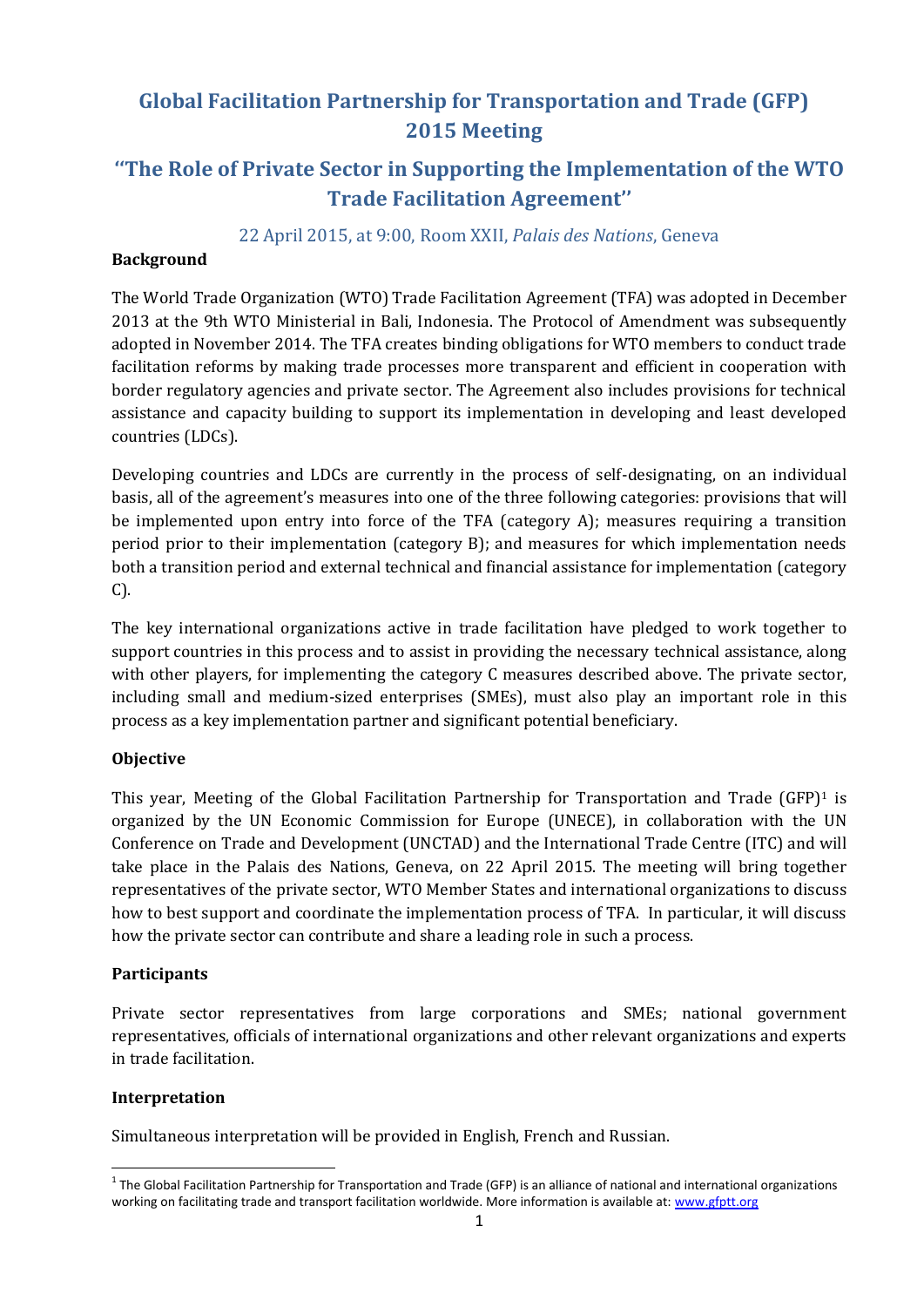# **Agenda**

### **09:00 - 10:00 REGISTRATION**

# **10:00 - 11:00**

# **OPENING SESSION: WTO TRADE FACILITATION AGREEMENT: AN OVERVIEW AND UPDATE**

This session will begin with an overview of the TFA, its key principles and brief explanations of its provisions and an update on the current state of ratification and notifications by WTO Member States. It will also summarise the programme of the Annex D+ organizations, which are supporting the implementation of the Agreement.

### *Opening Remarks : Tom Butterly, UNECE*

### *Speakers:*

- *Nora Neufeld, WTO Secretariat*
- *Donia Hammami, International Chamber of Commerce*

*Moderator: Selina Jackson, The World Bank*

### **11:00 – 13:00**

**SESSION 1: GOVERNMENTS' PRIORITIES INCLUDING STRATEGIES FOR FOSTERING PRIVATE SECTOR PARTICIPATION IN THE TFA IMPLEMENTATION PROCESS**

This session will discuss how Governments are planning to implement the TFA including the present status of implementation and priority steps and requirements for implementation in respective countries. It will focus on how the private sector is consulted and how an effective participation of the private sector can be facilitated to implement the Agreement. Speakers are expected to come from both developed and developing countries.

#### *Speakers:*

- *Jie Zhao, General Administration of China Customs*
- *Ambassador Eduardo Sperisen-Yurt , Guatemala*
- *Luc de Blieck, The Netherlands Customs*
- *Alisher Nazarov, Tajikistan*

### *Moderator: Tom Butterly, UNECE*

### **13:00 – 15:00 LUNCH BREAK**

#### **15:00 TO 16:00 SESSION 2: PRIORITIES, PERSPECTIVES, AND EXPECTATIONS FROM THE PRIVATE SECTOR ON TFA IMPLEMENTATION**

This session will deliberate on the perspectives of the private sector, both large corporates and SMEs on how they see the WTO TFA implementation proceeding, the potential benefits from a private sector perspective, and how they can contribute to the national and international initiatives in supporting the implementations of various provisions of the Agreement. Specific topics may include regulatory and commercial (including transport) procedures, electronic business, logistics and trade finance. A diverse group of private sector representatives from the developed and developing countries are expected to be present in this session.